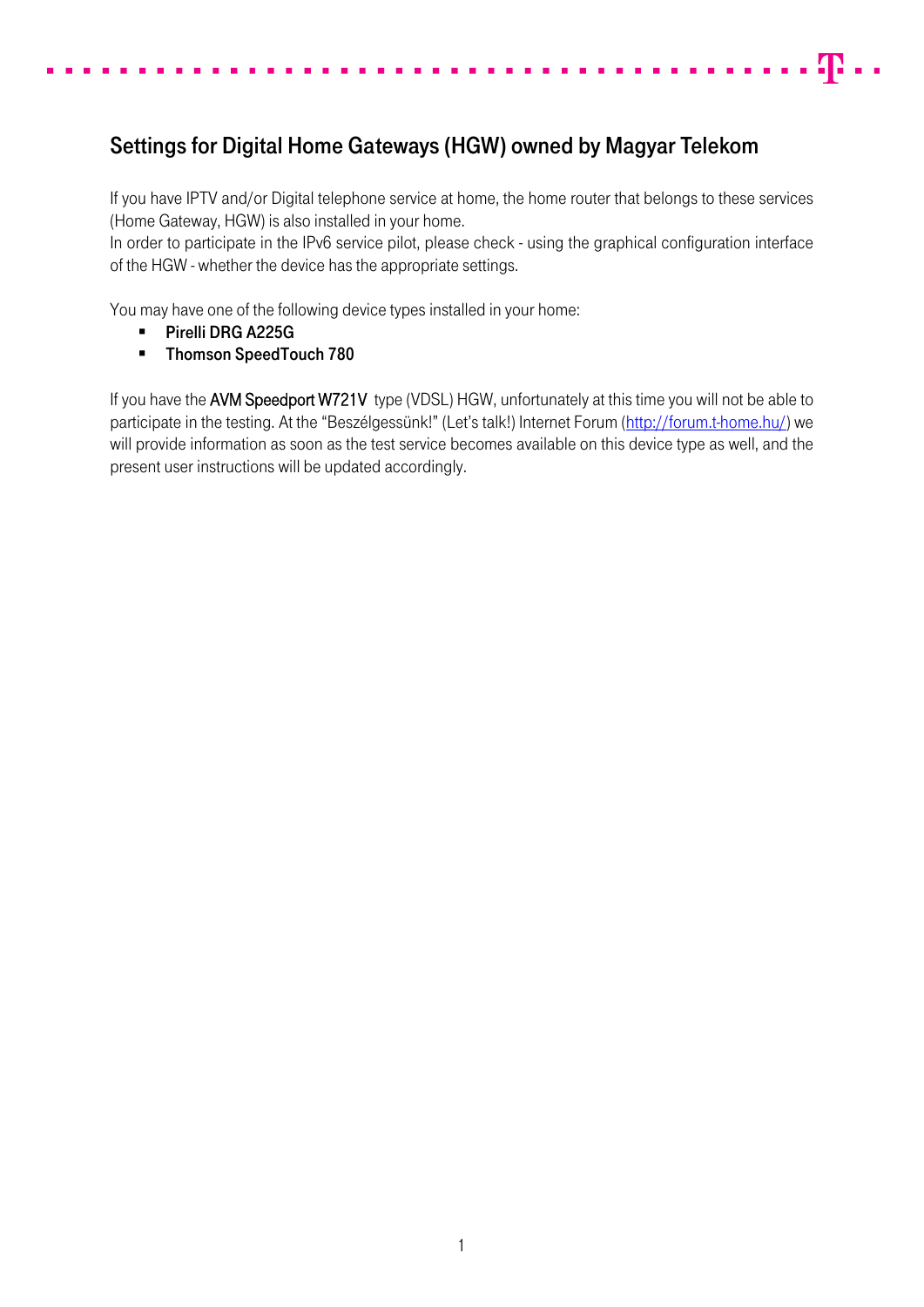## 1. Pirelli DRG A225G

<span id="page-1-0"></span>The configuration screen of the device is by default accessible at the following address: http://192.168.1.254/

40 - L

The default setting for login/password is: 3play/3play

The device is capable of using the IPv6 test service with the 1 42S-M or later firmware version. Please check the firmware version under the "Status" menu of the configuration screen (on the right side of the screen). If the firmware you are using is an older version then please indicate this at the 1722 phone number under the Internet fault report menu item. During the call it will be necessary to specify the serial number of the device, and in case of this device type the set of characters starting with 'Y' as well, which can also be found on the right side of the screen or on the bottom of the device.



The login/password for the traditional IPv4 Internet connection remains unchanged, these parameters do not have to be modified. You only have to modify the so called "PPPoE Pass Through" function, as follows: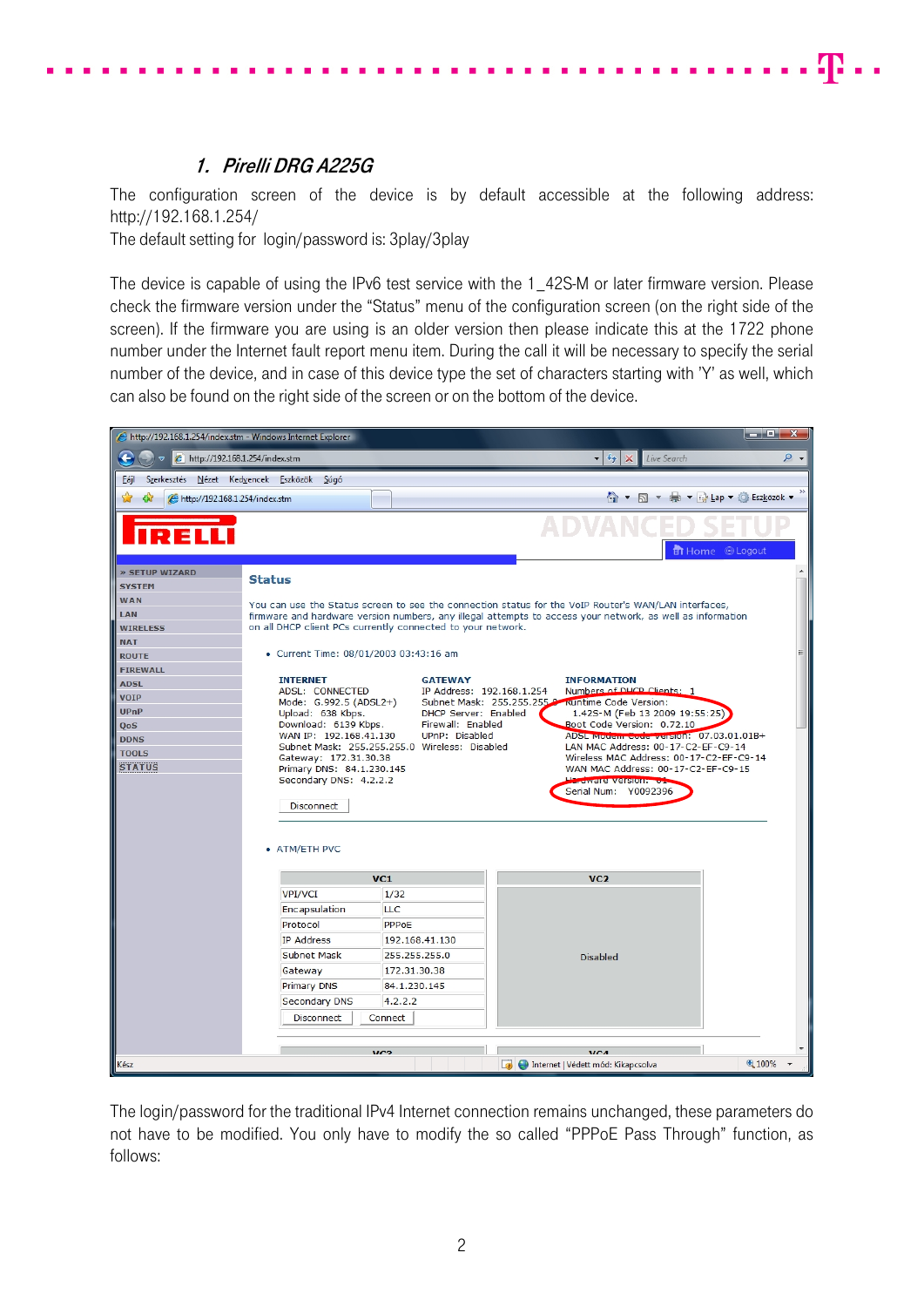On the configuration screen of the device, please, click on the "SYSTEM" button. In the middle of the window the "PPPoE Passthrough" status appears. Set it to "Enable", then save the modifications by clicking on "Save settings", finally, log out of the device.

æ.,